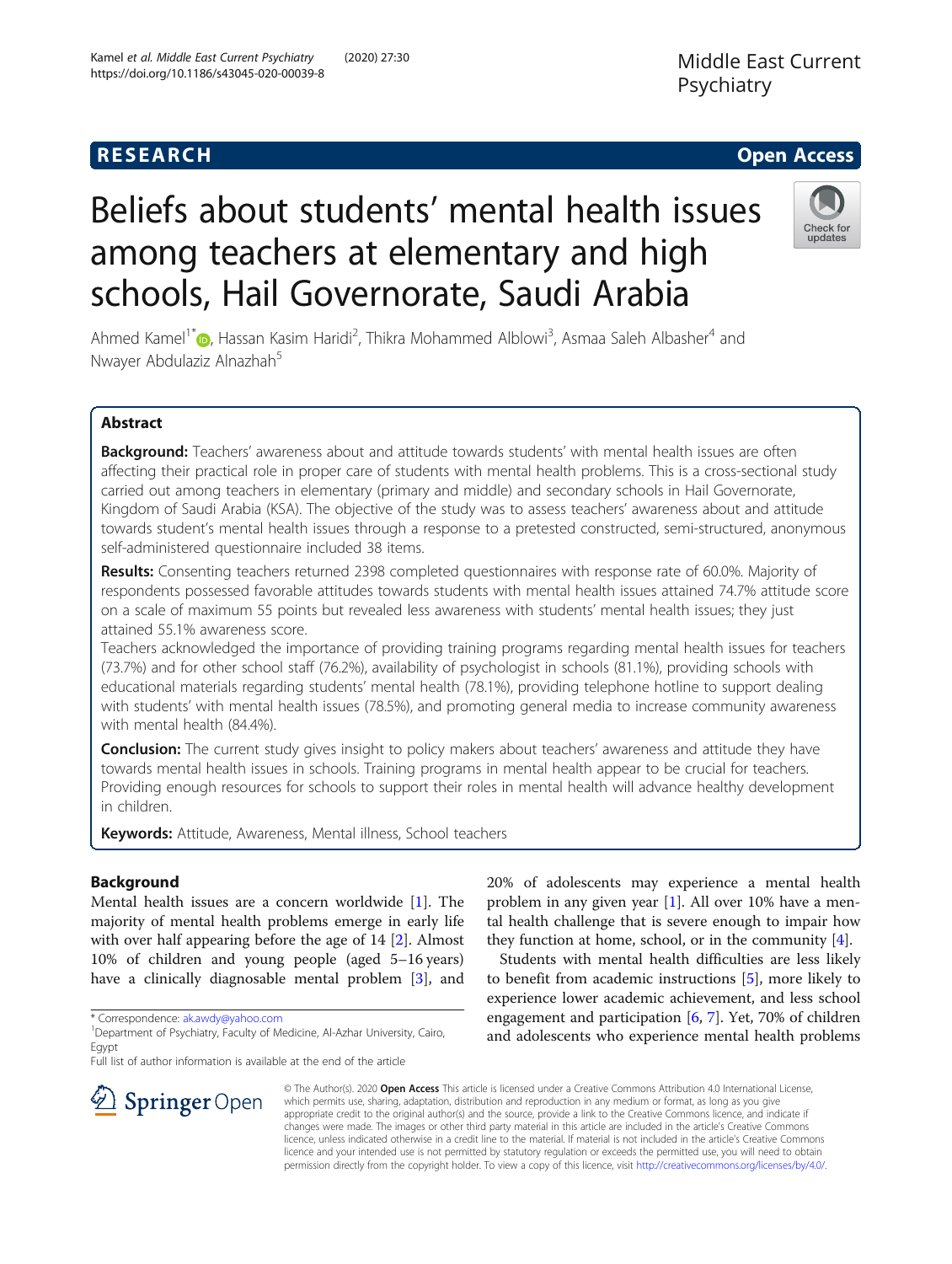have not had appropriate interventions at a sufficiently early age [[8\]](#page-9-0).

In KSA, despite no nationwide reports about the burden of mental health problems among children and adolescents, yet some reports carried out on subgroups of population indicated prevalence 36.3–48.0% [[9](#page-9-0)–[13](#page-9-0)]. Among other several indicators addressing prevalent health problems among nationally representative sample of adolescents in adolescents in which symptoms suggestive of depression and anxiety were found to be present among 14 and 6.7%, respectively [[14](#page-9-0)].

As the primary contexts in which children live and learn, schools are prime settings for early detection and intervention strategies for mental health problems among children and adolescents [[15](#page-9-0)]. Teachers play an important role in identifying students with mental health issues who present with clinical or subclinical symptoms [[15\]](#page-9-0). Their constant interactions with students and spending the most significant amount of time with them enable them to spot early signs of mental health issues and assist in referring students to proper mental health professionals for further assessment and diagnosis and closing the gap between onset of symptoms and initiation of treatment [\[16](#page-9-0), [17](#page-9-0)].

There is no doubt that teachers' belief, attitude, knowledge, and perceptions regarding mental health issues influence their behavior in the classroom. If teachers have an unfavorable attitude toward their role as a mental health assessor, it is unlikely that they will assess for and refer students with mental health needs [\[18,](#page-9-0) [19\]](#page-9-0).

Assessing awareness and understanding educational staff beliefs about mental health issues affords policy makers information that can aid in improvement of their training and adoption of interventions in schools to advance healthy development in children. Therefore, the purpose of the current study is to examine teachers' awareness about and attitude towards mental health issues in students; their assessment regards the magnitude of mental health problem among their students and their views to promote awareness with mental health issues in their schools.

## Methods

## Study design and location

A cross-sectional study among classroom teachers in regular schools, in Hail Region, Kingdom of Saudi Arabia KSA, was carried out during January to May 2018. The region is located at the north of the country in nine governorates with an area of  $103,887 \text{ km}^2$  and an estimated population of 684,619 (2016) [\[20](#page-9-0)] [A11].

#### Participants

Classroom teachers at elementary (primary and middle) and higher (secondary) schools, in Hail Governorate, were the target population of the study. Primary schools in Saudi Arabia enroll children at the age 6–11 years, while middle and secondary schools enroll age groups 12–14 and 15–17 years, respectively. Non-classroom teachers and other operating staff were not included.

#### Sampling

Among the nine governorates in Hail Region, Hail Governorate was chosen since it encompasses the majority of the population in the region, with population weight 60.7% according to the last census in 2010 [[20\]](#page-9-0). To ensure representativeness, 50% of schools were systematically randomized from a list of all schools in the governorate ( $n = 420$ ; 391 publics and 29 privates) [\[21](#page-9-0)], with 10% more schools to compensate for refusal to participate ( $n = 231$ ). All teachers in the contributed schools present at the time of the survey were invited to participate in the study. Four thousand questionnaires distributed to invited teachers.

## Data collection tool

An anonymous, self-administered, pre-coded, semistructured questionnaire was used to assess awareness, attitude, and practice of the survey participants towards students with mental health issues. Mental health issues were operationally defined for participants as "any psychological, social, emotional, or behavioral problem that interfere with the students' ability to function." The content of the questionnaire was developed based on extensive review of literature and related surveys.

Data collection tool included five sections. First section involved six items to characterize sociodemographic aspect of the participants. Second section included seven items to explore teachers' awareness with mental health issues of the students. Third section included 11 statements to explore participants' attitude towards these problems and one statement to assess their views regarding adequacy of mental health services provided their students. Fourth section included six statements to rate participants' views regarding ways to increase mental health awareness of school staff. The last section of the questionnaire included three questions to assess participants' estimates of the average school class densities, average students with mental health issues, and average number of students referred for mental health counselling service.

A pilot test for the data collection tool was carried out on 20 teachers, including 10 male and 10 female teachers, equally divided to represent elementary and high schools. Face and content validity of the questionnaire was established based on input solicited from four experts in the field of psychiatry and education with experience in students' mental health. Internal consistency was assessed using Cronbach's alpha test. The test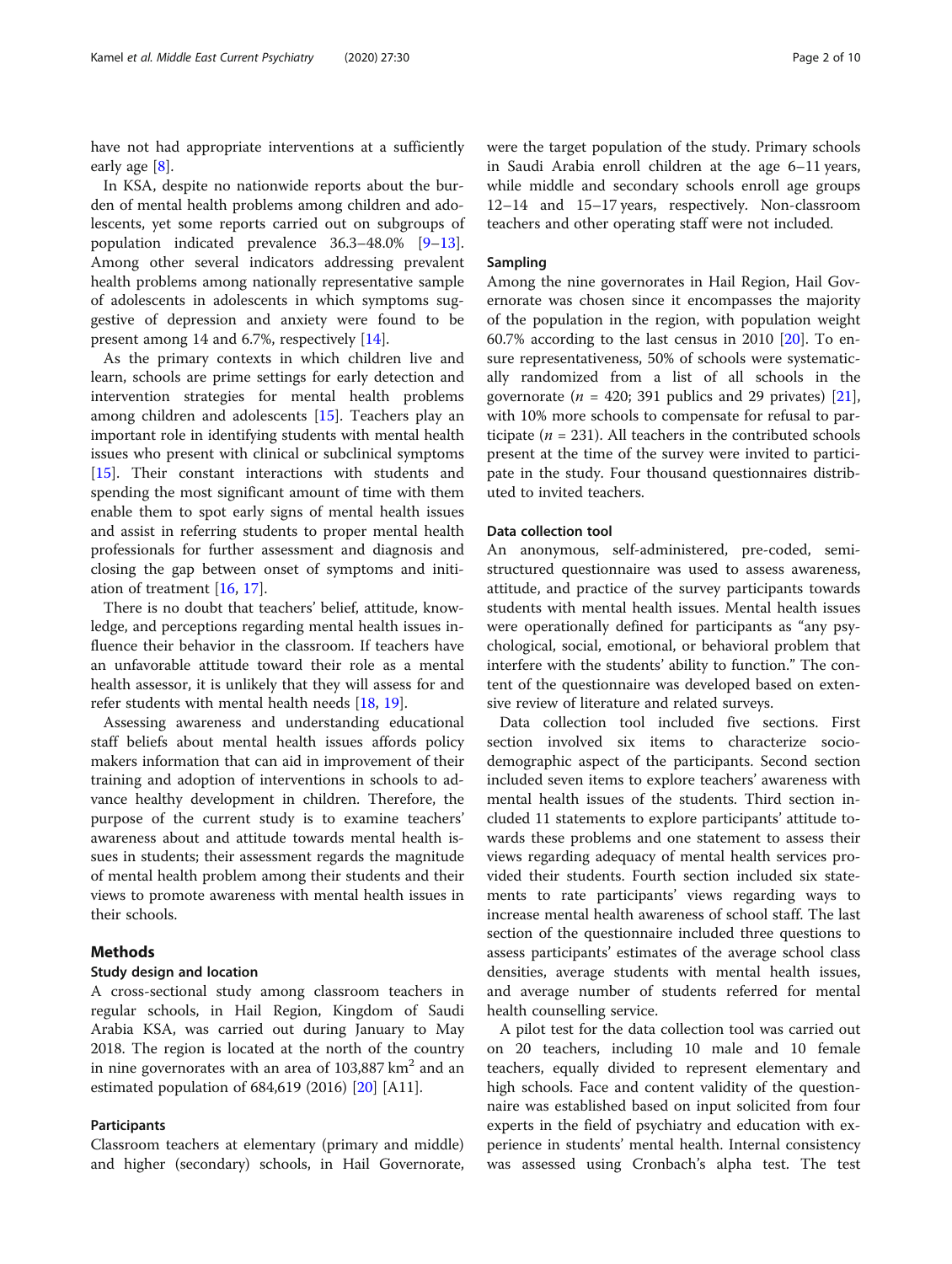indicated high internal consistency (0.78) for the subset of items included in the scale to ascertain teachers' awareness with mental health issues among students, 0.69 for the subsets of the items included in the scale to ascertain their attitude and 0.73 for the overall items of the questionnaire.

## Questionnaire administration

The data collection took place between January and May 2018. Twelve trained coordinators (last year medical college students) distributed questionnaires to the participants (one for each school). Before questionnaire administration, coordinators gave a briefing on the aims of the study, emphasized the right of non-participation, and confidentiality of the process. Participants were asked not to disclose their identity to assure them that this survey was only for academic purposes. Completed questionnaires were collected from each school after 2 days of distribution.

#### Statistical analysis

Data was analyzed using the Statistical Package for the Social Sciences (SPSS) software, version 23.0 (SPSS, Chicago, IL, USA). Frequencies and percentages, means, and standard deviations were used to summarize data. Logistic regression analysis was applied to determine factors associated with teacher's favorable attitude.

Two scoring systems were developed; the first to summarize participants' responses to the seven questions exploring teachers' awareness with mental health issues in students and the other to summarize responses to the 11 statements assessing their attitude. For awareness questions, a scoring system was assigned for the included items ranged from 1 for not aware at all to 5 for completely aware responses. For attitude statements, a 5-point Likert score was used to record participants' responses from 1 completely disagree to 5 for completely agree.

Two scales were created for awareness and attitude domains with points attributed for each question/statement, with maximum score of 35 and 70 points for awareness and attitude, respectively. To confirm whether the participants had higher awareness or better attitude, responses above median estimates were considered as an indication for better awareness or favorable attitude.

Teachers' "awareness" and "attitude" towards students' mental health issues as outcome variables were analyzed with binary logistic regression against the independent variables and possible confounders. Any variable resulting in a value  $\leq 0.25$  in the univariate analysis was included in the multivariable model. Variables included in the model were then subjected to a final backward elimination procedure on  $p = 0.05$  to reveal the significant independent predictors. Results of logistic regression analysis were presented as odds ratios (ORs) and 95%

confidence intervals (CIs). A two-sided  $p$  value for all tests < 0.05 was considered significant.

## Results

#### Sample characteristics

Out of 4000 questionnaires distributed to teachers present at the time of the survey, 2398 questionnaires returned complete with response rate of 60.0%. Respondents from primary, middle, and secondary schools were 1128 (47.0%), 661 (27.6%), and 609 (25.4%), respectively (Table [1](#page-3-0)), with no significant difference ( $x^2 = 2.53$ , df = 2;  $p = 0.282$ ) compared to the original population [\[21](#page-9-0)]. In these schools, females (1262) constituted 52.6% of the sample, while males (1136) constitute 47.4%. More than half (55.9%) of the sample were middle aged in the age group 30–39 years; 14.7% were youngers (< 30 years), while about 30% (29.4%) were senior staff 40 years or older. The mean (SD) of participants' experience was 14.0 (7.31) years, with about two third (67.0%) of the participants have 10 years' experience or more. Most participants (81.6%) were married, while unmarried (singles, divorced, or widowed) constituted 18.4%. Almost half of the participant teachers (854; 51.3%) were teaching science and mathematics subjects, whereas 811 (48.7%) were teaching humanitarian subjects (language, art, religion, etc.) (Table [1](#page-3-0)).

## Teachers' estimates for prevalence and referral of students with mental health problems

The participants reported as a self-estimate of a class mean (SD) densities of 21.1 (8.5) students per class, which is comparable to the actual official estimate of 22.1 students per class [[21](#page-9-0)]. Participants claimed a selfestimate of mean (SD) 1.8 (2.4) to have mental health problems among students per class, which indicates 8.5% prevalence. No significant gender difference was reported regarding mental health issues among students  $(t)$  $= 1.877$ ;  $p = 0.061$ ). Teachers' estimates about students with mental health issues significantly increased with the school level. A statistically significant trend for mean estimates was observed  $(1.55 \pm 1.88, 1.86 \pm 2.01,$  and 2.35  $\pm$  3.27;  $p < 0.001$ ) for primary, middle, and secondary schools, respectively. Participants reported referral of average mean (SD) 1.4 (2.37) students per class.

Teachers' awareness about students' mental health issues Teachers having higher awareness about student's mental health, self-judged better estimates of average number of students with mental health issues per average class than less aware teachers  $(2.02 \pm 2.50 \text{ vs } 1.62 \pm 1.62)$ 2.21;  $t = 3.336$ ;  $p < 0.001$ ), and transferred more students for mental health counselling  $(1.60 \pm 2.55 \text{ vs } 1.15 \pm 1.5)$ 2030;  $t = 3.872$ ;  $p < 0.001$ ) (not shown in tables).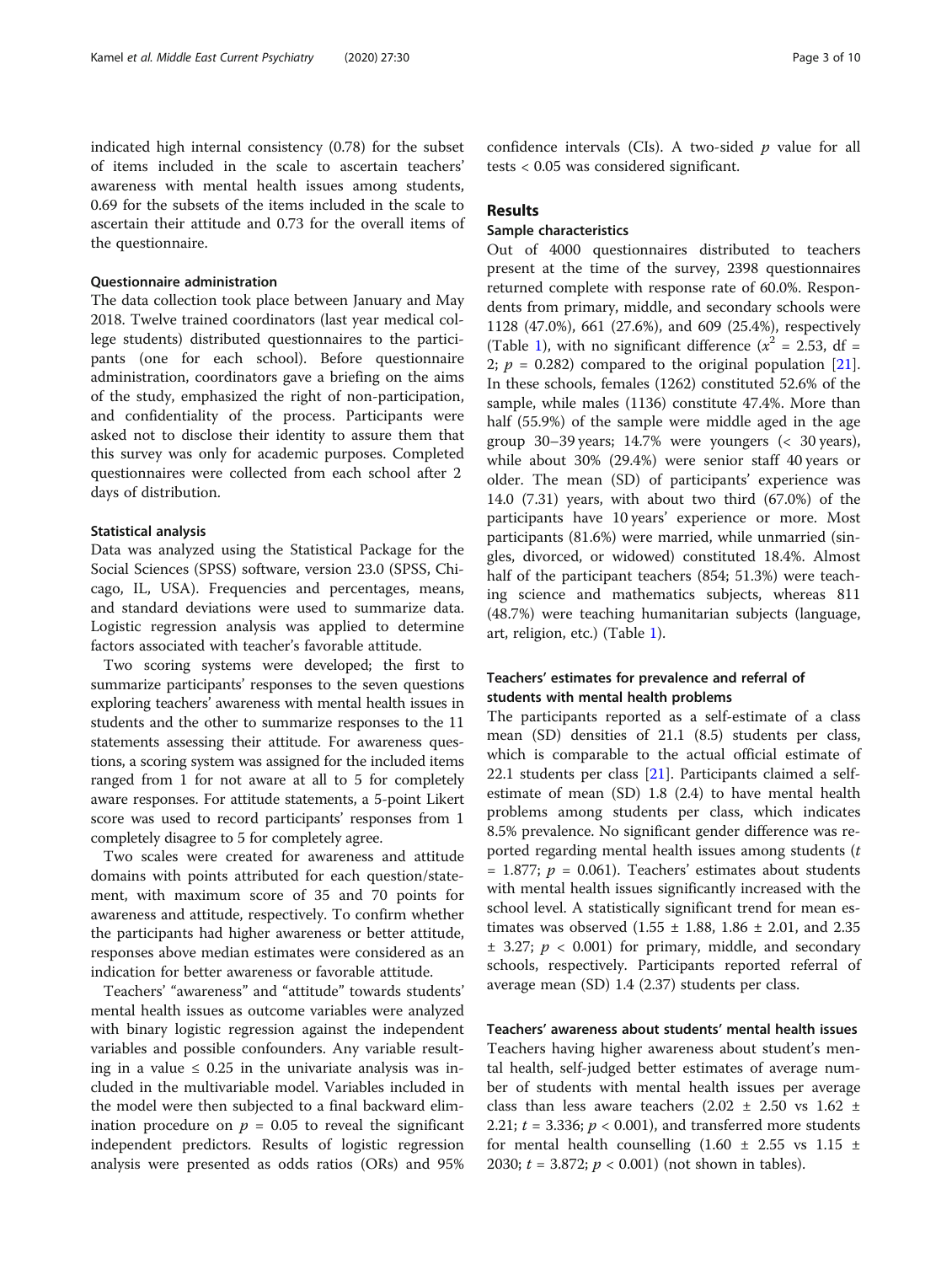<span id="page-3-0"></span>Kamel et al. Middle East Current Psychiatry (2020) 27:30 Page 4 of 10

Table 1 Teachers' background information and school characteristics ( $n = 2398$ )

| Characteristic                                                                                 | Percentage (%, n) or mean<br>SD |
|------------------------------------------------------------------------------------------------|---------------------------------|
| Age in years $(n = 2336)$                                                                      |                                 |
| < 30                                                                                           | 14.4 (337)                      |
| $30 - 39$                                                                                      | 56.4 (1318)                     |
| $\geq 40$                                                                                      | 29.2 (681)                      |
| Mean (SD)                                                                                      | 36.9 (6.73)                     |
| <b>Gender</b> ( $n = 2398$ )                                                                   |                                 |
| Male                                                                                           | 47.4 (1136)                     |
| Female                                                                                         | 52.6 (1262)                     |
| <b>Marital status</b> ( $n = 2398$ )                                                           |                                 |
| Married                                                                                        | 85.3 (2045)                     |
| Single/divorced/widowed                                                                        | 14.7 (353)                      |
| <b>Teaching experience (years)</b> $(n = 2224)$                                                |                                 |
| > 5                                                                                            | 12.8 (285)                      |
| $5 - 9$                                                                                        | 20.1 (448)                      |
| $\geq 10$                                                                                      | 67.0 (1491)                     |
| Mean (SD)                                                                                      | 14.0 (7.31)                     |
| <b>Teaching specialty</b> $(n = 1665)$                                                         |                                 |
| Science subjects                                                                               | 51.3 (854)                      |
| Humanitarian subjects (art, language, realign,<br>etc.)                                        | 48.7 (811)                      |
| School teaching level                                                                          |                                 |
| Primary elementary                                                                             | 47.0 (1128)                     |
| Middle elementary                                                                              | 27.6 (661)                      |
| Secondary                                                                                      | 25.4 (609)                      |
| <b>School type</b> $(n = 2398)$                                                                |                                 |
| Public                                                                                         | 86.4 (2072)                     |
| Private                                                                                        | 13.6 (326)                      |
| <b>Average students per class<sup>a</sup></b> ( $n = 1823$ )                                   |                                 |
| > 20                                                                                           | 32.7 (596)                      |
| $20 - 29$                                                                                      | 46.5 (847)                      |
| $\geq 30$                                                                                      | 20.8 (380)                      |
| Mean (SD)                                                                                      | 21.14 (8.54)                    |
| Average psychiatric students per class <sup>a</sup> ( $n = 1681$ )                             |                                 |
| O                                                                                              | 28.9 (486)                      |
| $1 - 2$                                                                                        | 47.3 (795)                      |
| $\geq$ 3                                                                                       | 23.8 (400)                      |
| Mean (SD)                                                                                      | 1.84 (2.37)                     |
| Average psychiatric students transferred for counselling per class <sup>a</sup> ( $n = 1694$ ) |                                 |
| 0                                                                                              | 47.5 (804)                      |
| $1 - 2$                                                                                        | 34.8 (590)                      |
| $\geq$ 3                                                                                       | 17.7 (300)                      |
| Mean (SD)                                                                                      | 1.41 (2.37)                     |
| Adequacy of school mental health services ( $n = 2331$ )                                       |                                 |
| Teachers' agreement (positive responses)                                                       | 13.6%                           |

a Participant's self-estimation

Teachers were asked on a 5-point Likert scale ranging from (1) not aware at all to (5) completely aware to rate their own levels of awareness surrounding student mental health issues (Table [2](#page-4-0)). A modest percent of the participants reported being aware/completely aware in all of the seven items exploring their awareness with students' mental health issues. Less than one quarter (22.5%;  $M =$ 3.0, SD = 0.92) reported having enough information about symptoms and signs of mental health problems among students;  $21.6\%$  ( $M = 3.0$ , SD = 0.87) reported having enough information about causes and 23.1% (M  $= 2.9$ , SD  $= 0.99$ ) about risk factors of mental health disorders. Only about one in fifth (21.9%;  $M = 2.8$ , SD = 1.00) of the participants having enough information about mental health services available to students in schools and (19.5%;  $M = 2.8$ , SD = 0.95) in the community. Participants reported a severe deficiency in their knowledge about psycho-behavioral interventions  $(11.7\%; M = 2.4, SD = 0.97)$  or having enough information about the system followed in dealing with students' with mental health illness (10.9%;  $M = 2.3$ , SD = 0.94). Calculation of the total awareness score for the seven awareness items indicates a median (mean ± SD) 19  $(19.2 \pm 4.70)$ , attaining 54.9% on the maximum attitude score of 35 points, which is close to the midpoint.

Teachers' attitude towards students' mental health issues

Teachers were asked, on a 5-point Likert scale ranging from (1) completely disagree to (5) completely agree, to rate their own beliefs about mental health issues (Table [3](#page-5-0)). Majority of the participants (92.3%;  $M = 4.2$ , SD = 0.92) reported completely agree/agree believing in psychiatric illness, accepting psychiatric patient, and helping them  $(87.8\%; M = 4.1, SD = 0.81)$ , with more than 70% (71.7%;  $M = 3.7$ , SD = 1.08) equally see psychiatric patient as other patients with organic diseases. Most participants (87.2%;  $M = 4.2$ , SD = 0.93) recommended visiting a psychiatric physician when having psychiatric problem. About three quarter (74.6%;  $M = 3.9$ , SD = 1.04) of the participants think that narcotic and stimulant drugs and alcohol have a role in psychiatric illness. Less than half of the participants  $(44.4\%; M = 3.1, SD = 1.11)$  believe that heredity has a role in psychiatric illness. Less than one in fifth (19.7%) completely disagree/disagree that psychiatric drugs can cause addiction. A minority of the participants (13.4%) believe that psychiatric illness is merely a mix of magic and eye. More than 80% (82.0%) of the participants completely disagree/disagree that psychiatric diseases are incurable, being a permanent stigma (76.1%), or considering psychiatric patient is a dangerous person and should be taken with care (66.1). Taking in consideration a reverse scoring for items 4, 5, 9, 10, and 11, the total attitude score for the 11 attitude items has a median (mean  $\pm$  SD) 42  $(41.6 \pm 5.01)$ , attaining 75.6% on the maximum attitude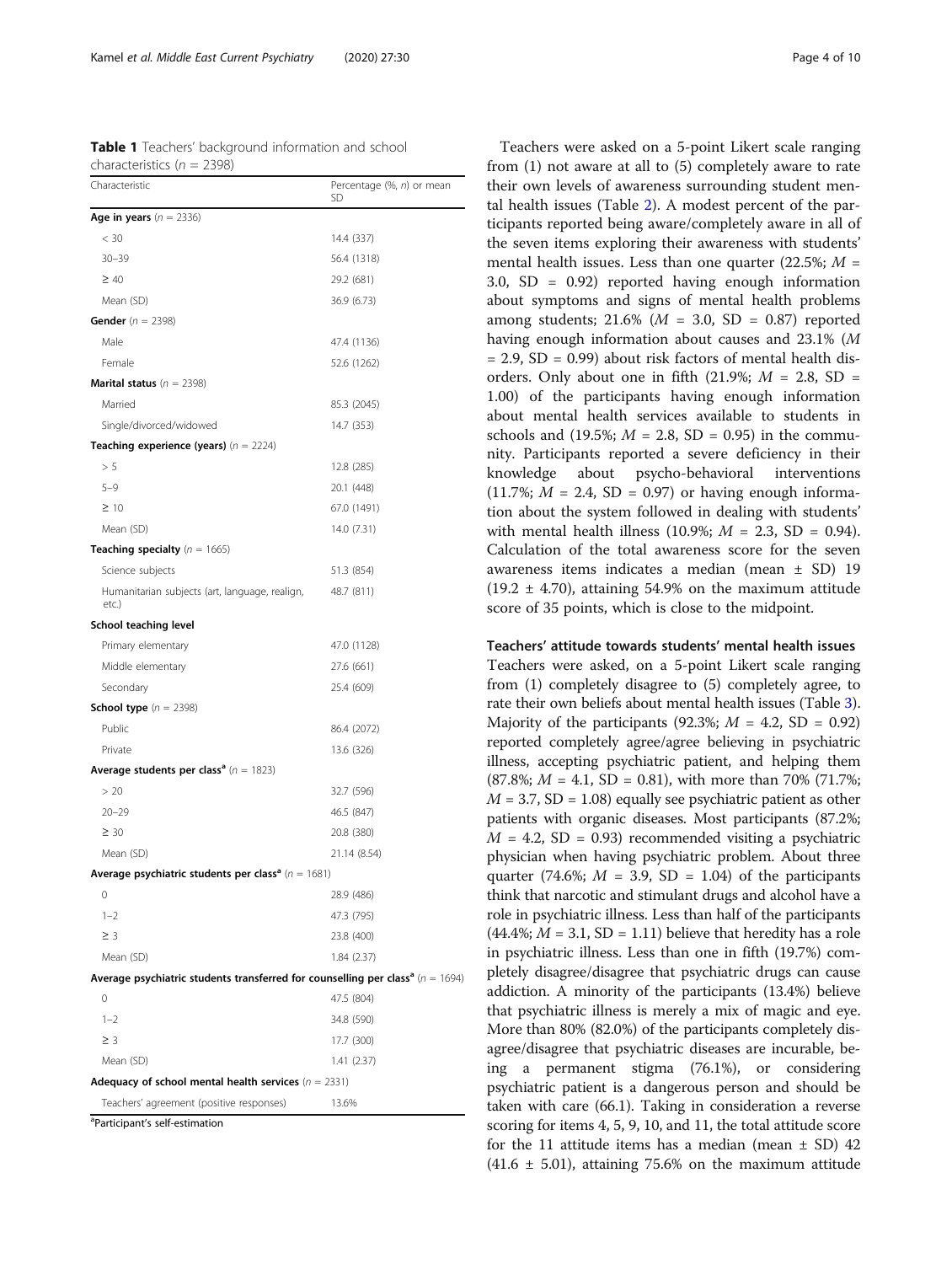<span id="page-4-0"></span>

| <b>Table 2</b> Teachers' awareness about students' mental health issues |  |
|-------------------------------------------------------------------------|--|
|-------------------------------------------------------------------------|--|

| mean<br>Completely<br>(SD)<br>aware<br>2.9(0.99)<br>6.8(162)<br>4.3 (102)<br>3.00<br>(0.87)<br>8.6(203)<br>2.4(0.97)<br>3.1(72) |  |
|---------------------------------------------------------------------------------------------------------------------------------|--|
|                                                                                                                                 |  |
|                                                                                                                                 |  |
|                                                                                                                                 |  |
|                                                                                                                                 |  |
| 3.9(91)<br>2.8(0.95)                                                                                                            |  |
| 2.3(0.94)<br>8.6 (203)<br>2.3(55)                                                                                               |  |
| 6.1(146)<br>3.0(0.92)                                                                                                           |  |
| 2.8(1.00)<br>3.7(85)                                                                                                            |  |
|                                                                                                                                 |  |
|                                                                                                                                 |  |
|                                                                                                                                 |  |
|                                                                                                                                 |  |
|                                                                                                                                 |  |

<sup>a</sup>Maximum score = 35

score of 55 points, which indicate an overall positive attitude of the participants regards mental health issues.

Factors associated with teacher's favorable attitude and higher awareness about mental health issues in students

Logistic regression analysis (Table [4\)](#page-6-0) was applied to determine factors associated with teacher's favorable attitude. Univariate analysis revealed that teachers' older age, male gender, married, longer teaching experience, teaching humanitarian subjects, employed in middle school, working in private school, have a good judge about the prevalence of mental health issues among students, and having higher awareness about mental health issues were positively associated with teachers' favorable attitude. Controlling for other independent variables and confounding effect, multivariate logistic regression model (Table [4](#page-6-0)) predicted that male gender (OR 1.36; 95% CI 1.08–1.72), longer experience (OR 1.70; 95% CI 1.14–2.55), teaching humanitarian subjects (OR 1.27; 95% CI 1.01–1.60), teaching in private school (OR 2.09; 95% CI 1.43–3.04), and teachers possessing higher awareness to students' mental health issues (OR 1.55; 95% CI 1.23–1.95) to be independently associated with teachers' favorable attitude.

Logistic regression analysis (Table [4\)](#page-6-0) was applied also to determine factors associated with teacher's better awareness. Univariate analysis revealed that teachers' older age, male gender, longer teaching experience > 10 years, teaching humanitarian subjects, working in private school, having a good judge about the prevalence of mental health issues among students, and having favorable attitude towards students' mental health issues were positively associated with teacher's good awareness. Applying multivariate logistic regression analysis (Table [4](#page-6-0)) controlling for other variables and confounding effect, the following factors were found to be independently associated with teachers' good awareness: male gender (OR 1.56; 95% CI 1.25–1.94), teaching in private school (OR 2.38; 95% CI 1.66–3.41), having a good judge about the prevalence of mental health issues among students (OR 1.52; 95% CI 1.13–2.05), and teacher's favorable attitude towards students' with mental health issues (OR 1.97; 95% CI 1.43–2.23).

## Teachers rating for ways to promote awareness with students' mental health issues in schools

On a scale of 1 (not important at all) to 5 (very important), study participants in Table [5](#page-7-0) rated a list of suggested ways to raise awareness with mental health issues in schools in the following ranking: the importance of general media to increase community awareness with mental health (84.4%;  $M = 4.2$ , SD = 1.03), availability of psychologist in school  $(81.1\%; M = 4.1, SD = 1.06)$ , equipping schools with audiovisual/print materials endorsing student's mental health (78.1%;  $M = 4.0$ , SD = 1.12), availability of hotline telephone support (78.5%; M  $= 4.0$ , SD  $= 1.13$ ), conducting workshops on mental health in schools to all staff (76.2%;  $M = 3.9$ , SD = 1.16), and training programs targeting teachers (73.7%;  $M =$ 3.8,  $SD = 1.28$ ).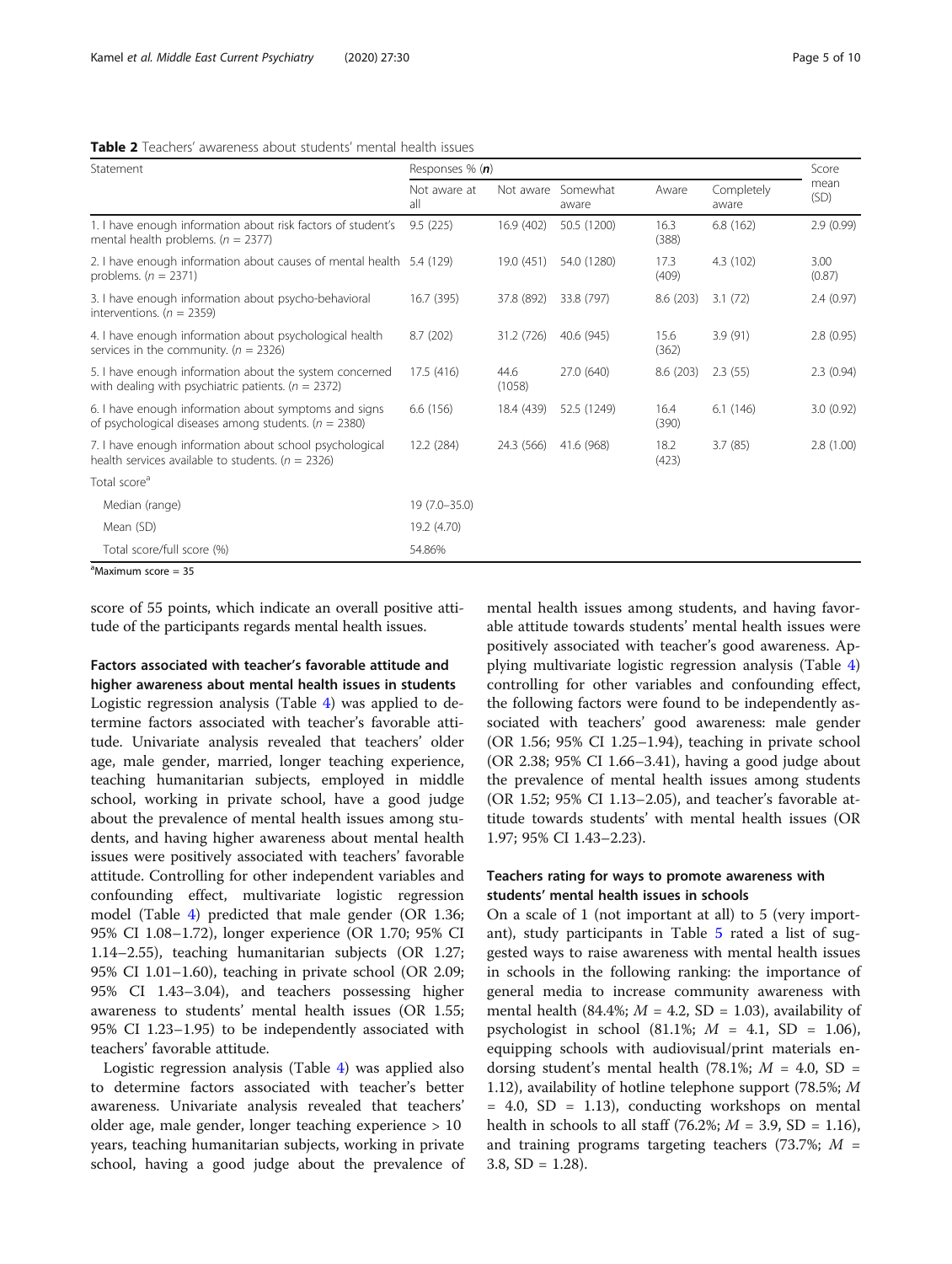<span id="page-5-0"></span>

| <b>Table 3</b> Teachers' attitude towards students' mental health issues |  |
|--------------------------------------------------------------------------|--|
|--------------------------------------------------------------------------|--|

| Statement                                                                                                        | Responses % (n)     |             |                      |                        |                  |                      |
|------------------------------------------------------------------------------------------------------------------|---------------------|-------------|----------------------|------------------------|------------------|----------------------|
|                                                                                                                  | Completely disagree | Disagree    | Uncertain            | Agree                  | Completely agree | mean<br>(SD)         |
| 1. I believe in mental health illness. ( $n = 2391$ )                                                            | 4.7(112)            | 1.3(31)     | 1.8(42)              | 52.4 (1252)            | 39.9 (954)       | 4.2(0.92)            |
| 2. I accept mental health patients and I help them.<br>$(n = 2384)$                                              | 1.0(25)             | 4.4 (106)   | 6.7(160)             | 54.9 (1308)            | 32.9 (785)       | 4.1(0.81)            |
| 3. When having mental health problem, I recommend<br>visiting a psychiatric physician. ( $n = 2382$ )            | 3.3(78)             | 3.3(78)     | 6.3(150)             | 45.1 (1074)            | 42.1 (1002)      | 4.2(0.93)            |
| 4. I see that psychiatric medications can cause addiction.<br>$(n = 2350)$                                       | 6.3(147)            | 13.4 (316)  | 37.4 (879)           | 26.7 (628)             | 16.2 (380)       | $a$ 2.7 (1.09)       |
| 5. I believe that mental illness is merely a mix of magic<br>and eye. ( $n = 2352$ )                             | 29.0 (681)          | 34.1 (802)  | 24.6 (578) 9.7 (228) |                        | 3.7(63)          | 43.8(1.05)           |
| 6. I think that narcotic and stimulant drugs and alcohol<br>have a role in psychiatric illness. ( $n = 2380$ )   | 3.9(94)             | 6.1(146)    | 15.3 (365)           | 42.0 (1000)            | 32.6 (775)       | 3.9(1.04)            |
| 7. I believe that heredity have a role in mental health<br>illness. $(n = 2358)$                                 | 9.4(225)            | 19.4 (457)  |                      | 26.8 (631) 36.3 (855)  | 8.1 (190)        | 3.1(1.11)            |
| 8. I see that mental health patient as other patients<br>with organic diseases. ( $n = 2337$ )                   | 4.9(115)            | 11.4(267)   |                      | 12.0 (281) 49.0 (1144) | 22.7 (530)       | 3.7(1.08)            |
| 9. I believe that mental health illnesses are incurable.<br>$(n = 2354)$                                         | 39.8 (933)          | 42.2 (990)  | 10.5(247)            | 6.0(140)               | 1.5(35)          | $a$ 4.1 (0.93)       |
| 10. I believe that mental health illness is a permanent<br>stigma. ( $n = 2380$ )                                | 34.0 (810)          | 42.1 (1001) | 12.9 (308)           | 8.5 (202)              | 2.5(59)          | $^{\circ}4.0$ (1.02) |
| 11. I believe that psychiatric patient is a dangerous<br>person and one should be taken with care.( $n = 2380$ ) | 25.0 (594)          | 41.1 (978)  | 12.8 (304)           | 17.5 (416)             | 3.7(88)          | $a$ 3.7 (1.14)       |
| Total score <sup>b</sup>                                                                                         |                     |             |                      |                        |                  |                      |
| Median (range)                                                                                                   | 42 (23.0-55.0)      |             |                      |                        |                  |                      |
| Mean (SD)                                                                                                        | 41.6 (5.01)         |             |                      |                        |                  |                      |
| Total score/full score (%)                                                                                       | 75.64%              |             |                      |                        |                  |                      |

<sup>a</sup>Reverse score

<sup>b</sup>Maximum score = 55

## **Discussion**

Teachers are the cornerstone in the strategy of early detection of clinical and subclinical mental health disorders among students and early referral to the specialized health care. They should know the resources to support students' mental health in their schools and community [[15](#page-9-0)–[17](#page-9-0)].

This study examined teachers' awareness about and attitude towards mental health issues in students; their assessment regards the magnitude of mental health problem among their students and their views to promote awareness with mental health issues in their schools.

The study revealed a deficient mental health services in schools as reported by the participant teachers. A modest percent (13.6%) of teachers agreed that school mental health services are adequate. This situation indicates the need to assess these services in terms of availability, accessibility, utilization, resources adequacy, and acceptability.

Participants in our study self-estimated a prevalence of 8.7% for mental health disorders among their students, which is lower than the global prevalence (10–20%) [\[2](#page-9-0), [3\]](#page-9-0) and far away from the reported prevalence (36.3–

48.0%) in local studies in KSA [\[9](#page-9-0)–[14\]](#page-9-0) and in other neighboring countries [\[22](#page-9-0)–[24\]](#page-9-0). This self-estimate, of course, is largely affected by their awareness and selfefficacy in recognizing the manifestation of students' mental disorders. Teachers with better awareness about students' mental health issues in the present study significantly recognized more students with mental health problems in their classes and referred more students to specialized mental health counselling. However, unfortunately, those teachers who rated having sufficient knowledge about symptoms and signs of mental disorders are minority (24.3%). Almost half of the participants (52.5%) rated as close as midpoint (somewhat) of the awareness scale. This low self-efficacy of the participants in our study in recognizing mental health problems among students is also consistent with other studies [[25](#page-9-0)–[27](#page-9-0)]. This may be interpreted as some authors explained that, although teachers have some experience with mental health in their classrooms, they may feel mental health training is not fully prepared them to take on a provision role [[27](#page-9-0)]. These results point to the critical need to include mental health courses in teacher preservice and in-service training in order to increase their knowledge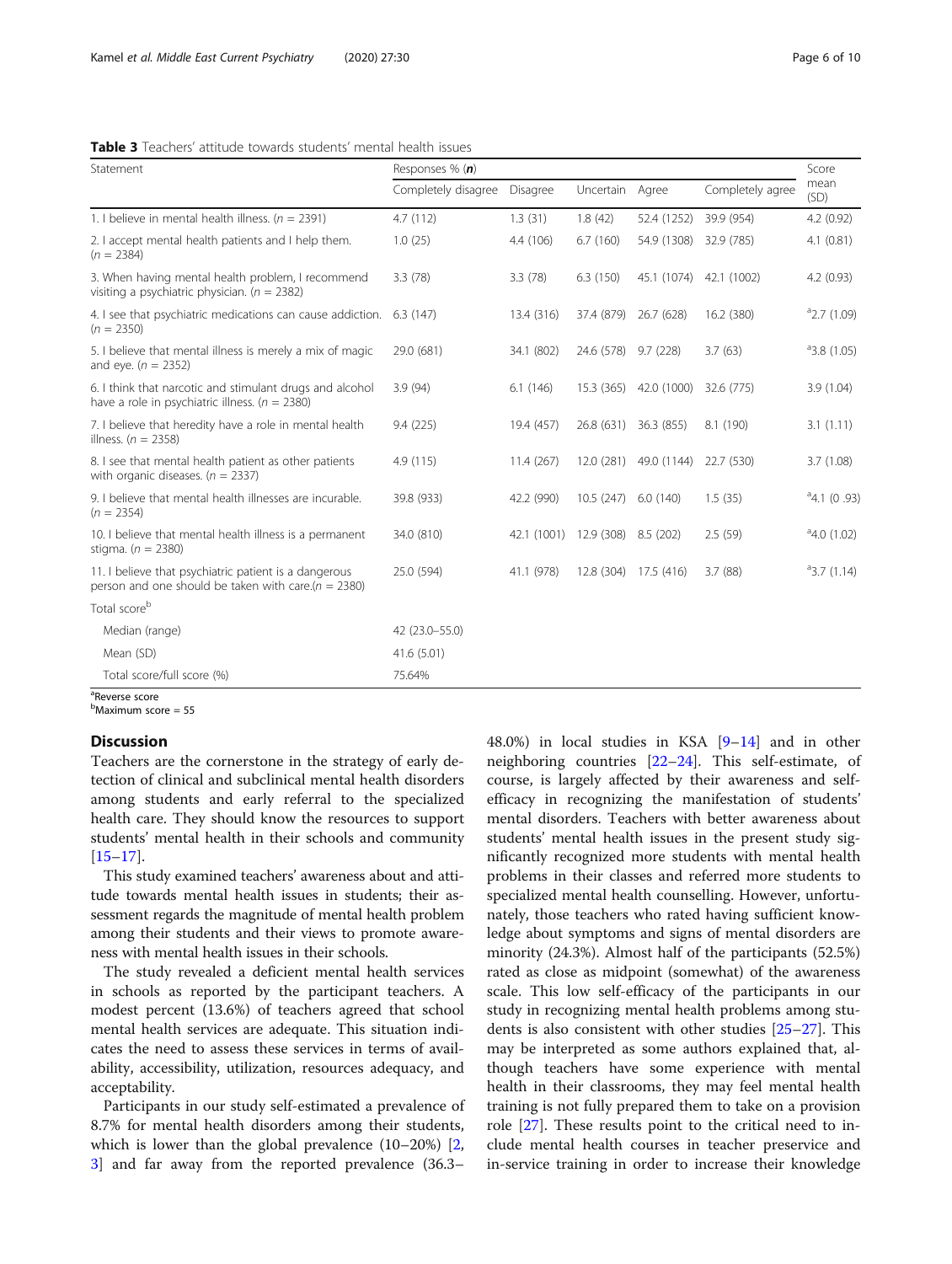|                                                                                             | Better attitude <sup>a</sup> |                        | Higher awarenessb          |                      |  |  |
|---------------------------------------------------------------------------------------------|------------------------------|------------------------|----------------------------|----------------------|--|--|
|                                                                                             | cOR (95% CI)                 | aOR (95% CI)           | cOR (95% CI)               | aOR (95% CI)         |  |  |
| Age in years                                                                                |                              |                        |                            |                      |  |  |
| < 30                                                                                        | $\mathbf{1}$                 |                        | $\mathbf{1}$               |                      |  |  |
| $30 - 39$                                                                                   | $1.13(0.88 - 1.46)$          |                        | $0.74$ $(0.58 - 0.95)^*$   |                      |  |  |
| $\geq 40$                                                                                   | $1.49$ (1.13-1.96)**         |                        | $0.78(0.59 - 1.03)$        |                      |  |  |
| Gender                                                                                      |                              |                        |                            |                      |  |  |
| Male                                                                                        | $1.37$ $(1.15 - 1.62)$ ***   | $1.36$ (1.08-1.72)**   | $1.90(1.61 - 2.25)$ ***    | 1.56 (1.25-1.94)***  |  |  |
| Female                                                                                      | $\mathbf{1}$                 | $\mathbf{1}$           | $\mathbf{1}$               | 1                    |  |  |
| <b>Marital status</b>                                                                       |                              |                        |                            |                      |  |  |
| Single                                                                                      | $\mathbf{1}$                 |                        | $\mathbf{1}$               |                      |  |  |
| Married                                                                                     | $1.58$ $(1.24 - 2.01)$ ***   |                        | $1.19(0.94 - 1.51)$        |                      |  |  |
| Teaching experience (years)                                                                 |                              |                        |                            |                      |  |  |
| > 5                                                                                         | $\mathbf{1}$                 | $\mathbf{1}$           | $\mathbf{1}$               |                      |  |  |
| $5 - 9$                                                                                     | $1.26(0.93 - 1.73)$          | $1.70(1.14 - 2.55)$ ** | $0.82$ (0.60-1.12)         |                      |  |  |
| $\geq 10$                                                                                   | $1.37$ $(1.05 - 1.79)^*$     | 1.49 (1.06-2.09)*      | $0.76$ (0.59-0.99)*        |                      |  |  |
| Teachers' academic discipline                                                               |                              |                        |                            |                      |  |  |
| Math and natural science                                                                    | $\mathbf{1}$                 | 1                      | $\overline{1}$             |                      |  |  |
| Humanities and social                                                                       | $1.34$ $(1.09 - 1.64)$ **    | $1.27$ $(1.01-1.60)$ * | $1.24$ $(1.01-1.52)$ *     |                      |  |  |
| School teaching level                                                                       |                              |                        |                            |                      |  |  |
| Primary elementary                                                                          | $\mathbf{1}$                 |                        | $\mathbf{1}$               |                      |  |  |
| Middle elementary                                                                           | $0.79$ $(0.64 - 0.97)$ *     |                        | $0.85(0.70 - 1.04)$        |                      |  |  |
| Secondary                                                                                   | $0.89(0.77 - 0.72)$          |                        | $0.87(0.70 - 1.06)$        |                      |  |  |
| School type                                                                                 |                              |                        |                            |                      |  |  |
| Public                                                                                      | $\mathbf{1}$                 | $\mathbf{1}$           | $\mathbf{1}$               | $\mathbf{1}$         |  |  |
| Private                                                                                     | 1.85 (1.43-2.39)***          | 2.09 (1.43-3.04)***    | 2.72 (2.07-3.57)***        | 2.38 (1.66-3.41)***  |  |  |
| Teacher's self-estimate of average number of students with mental health problems per class |                              |                        |                            |                      |  |  |
| $\overline{O}$                                                                              | $\mathbf{1}$                 |                        | $\mathbf{1}$               | 1                    |  |  |
| $1 - 2$                                                                                     | 1.33 (1.04-1.69)*            |                        | $1.45$ (1.15-1.83)**       | 1.26 (0.98-1.62)     |  |  |
| $\geq$ 3                                                                                    | $0.92(0.69 - 1.21)$          |                        | $1.63$ $(1.24 - 2.15)$ *** | $1.52$ (1.13-2.05)** |  |  |
| Teacher's higher awareness with mental health issues <sup>#</sup>                           |                              |                        |                            |                      |  |  |
| Below median                                                                                | $\mathbf{1}$                 | $\mathbf{1}$           |                            |                      |  |  |
| Above median                                                                                | $1.86$ (1.55-2.22)***        | $1.55$ (1.23-1.95)***  |                            |                      |  |  |
| Teacher's better attitude towards mental health issues##                                    |                              |                        |                            |                      |  |  |
| Below median                                                                                |                              |                        | $\mathbf{1}$               | 1                    |  |  |
| Above median                                                                                |                              |                        | 1.86 (1.55-2.22)***        | 1.79 (1.43-2.23)***  |  |  |

<span id="page-6-0"></span>Table 4 Logistic regression analyses for teachers' background information and school characteristics associated with better attitude and higher awareness about mental health issues in students

Abbreviations: cOR crude odds ratio, aOR adjusted odds ratio, CI confidence interval

 $^{\text{a}}$ Final -2\*Log-Likelihood: 1690.02; Likelihood Ratio: 54.70; Model P-Value: < 0.001

Final -2\*Log-Likelihood: 1874.44; Likelihood Ratio: 93.99; Model P-Value: < 0.001

 $* < 0.05$ ; \*\*  $< 0.01$ ; \*\*\*  $< 0.001$ 

# Better Attitude= above median score (Median=42 points out of maximum score of 55 points)

## Higher Awareness= above median score (Median=14 points out of maximum score of 35 points)

in dealing with students' mental health issues. Previous studies had shown that in order for teachers to recognize students with mental health issues, they need professional development to have the awareness, knowledge, and skills [[16,](#page-9-0) [26,](#page-9-0) [28,](#page-9-0) [29](#page-9-0)].

In a systematic review, exploring the state of teachers' understanding and knowledge about mental health issues in students, Whitley et al. (2013) found that majority of teachers felt that professional development in the area of student mental health was needed. He concluded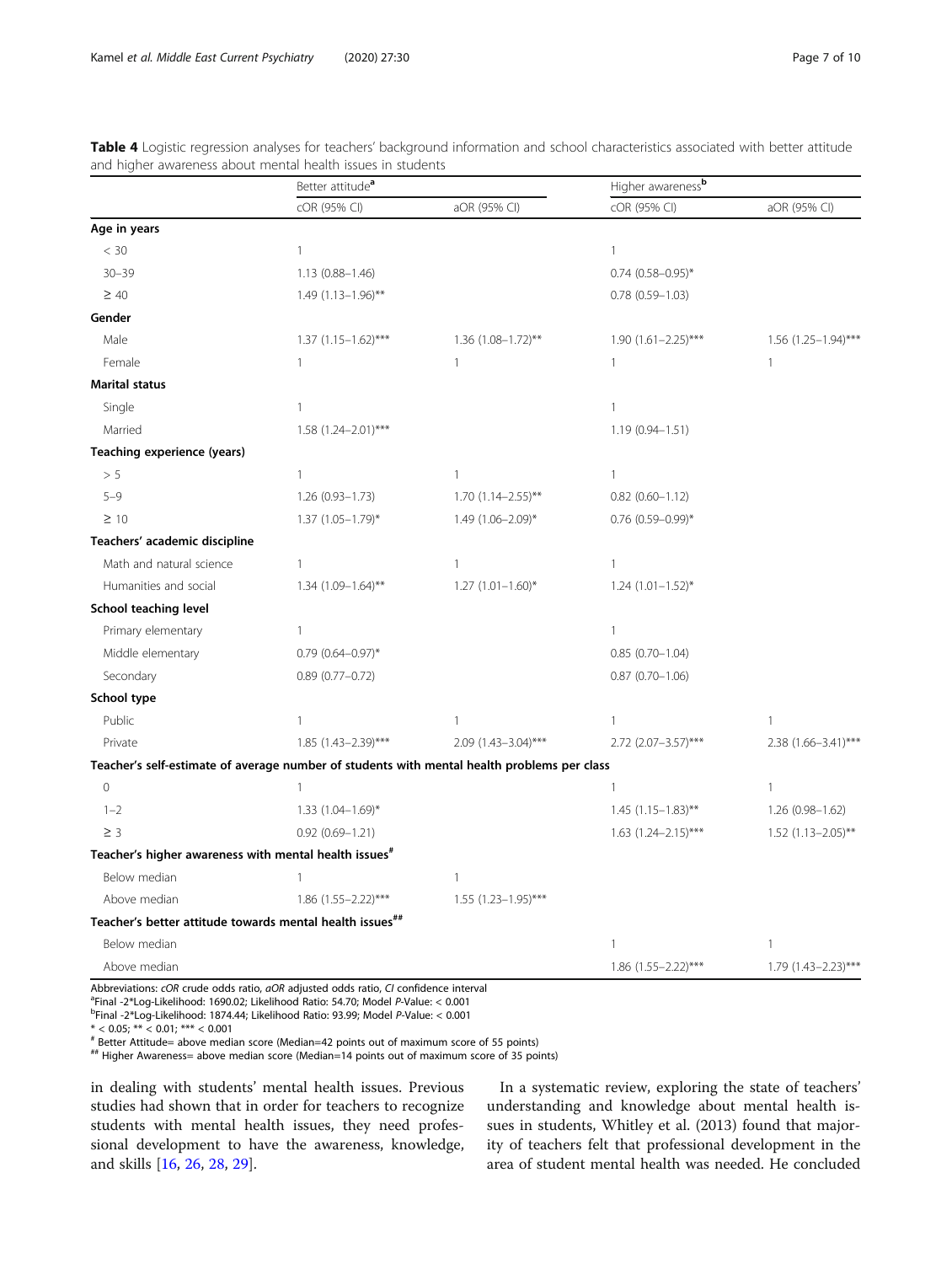<span id="page-7-0"></span>Table 5 Teachers' rating for the level of importance of proposed measures to promote awareness with mental health issues

| Item                                                                                                                 | Responses % $(n)$                 |            |                                 |            |                        | Score         |
|----------------------------------------------------------------------------------------------------------------------|-----------------------------------|------------|---------------------------------|------------|------------------------|---------------|
|                                                                                                                      | <b>Not</b><br>important at<br>all | Not        | Somewhat<br>important important | Important  | Extremely<br>important | mean<br>(SD)  |
| 1. Training programs targeting teachers. ( $n = 2343$ )                                                              | 6.2(145)                          | 18.0 (421) | 2.2(51)                         | 36.1 (846) | 37.6 (880)             | 3.8<br>(1.28) |
| 2. Availability of psychologists in schools to provide mental health<br>counselling services. ( $n = 2854$ )         | 1.8(41)                           | 12.0 (281) | 5.1 (119)                       | 35.8 (839) | 45.3 (1061)            | 4.1<br>(1.06) |
| 3. Workshops in mental health for all school staff should carried out. (n<br>$= 2321$                                | 5.1(118)                          | 12.8 (296) | 5.9 (138)                       | 42.3 (982) | 33.9 (787)             | 3.9<br>(1.16) |
| 4. Equipping schools with audiovisual and print materials to help<br>promote student's mental health. ( $n = 2337$ ) | 3.8(66)                           | 14.1 (329) | 5.0 (118)                       | 40.4 (943) | 37.7 (881)             | 4.0<br>(1.12) |
| 5. Providing telephone hotline to support dealing with acute mental<br>health problems. $(n = 2339)$                 | 4.0(93)                           | 11.7(273)  | 5.8 (136)                       | 38.6 (903) | 39.9 (934)             | 4.0<br>(1.13) |
| 6. General media should increase community awareness with mental<br>health. $(n = 2336)$                             | 2.3(54)                           | 8.6(200)   | 4.7(110)                        | 31.5 (737) | 52.9 (1235)            | 4.2<br>(1.03) |

that ongoing professional learning for teachers and all school staff is clearly warranted and should increases teachers' understanding on the nature of mental health issues and practical strategies to deal with issues when they occur [[16\]](#page-9-0).

In a cluster randomized trial done by Jorm et al. in 2010, mental health training showed increased knowledge, changed beliefs about treatment, reduced stigma, and increased confidence in providing help to students and colleagues, and most of these changes found to be sustained 6 months after training [[26\]](#page-9-0).

Not only teachers' awareness with symptoms and signs of mental health disorders among students is important but also equally important is to know the specialized mental health care services available in their schools and community and systems of their utilization. Most participants in our study reported to have severe deficiency in this area. Almost one in five (21.9%) of the participant teachers reported to have enough information about mental health services available in their school, and only 19.5% have information about these services in the surrounding community, with almost all participants do not know how to utilize these services (10.9%). A finding also reported in other studies [\[27,](#page-9-0) [30\]](#page-9-0). This situation denotes how much important to aware teachers and other school staff with the mental health care resources available to students and the pathway of referral to the available specialized health care.

An encouraging result in our study is the favorable attitude among participants towards students' with mental health issues. Participants attained a mean score 41.6 (75.6%) on a scale with 55 points. This is promising in that it indicates sincerity for teachers to accept and be benefited from mental health training programs and implementing behavioral interventions in their classroom.

However, despite this overall positive attitude of the participants, important negative points should be pointed to and should be addressed in teachers' training programs. More than 80% of the participants (80.3%) believed or uncertain that psychiatric medications are causing addiction. This may hesitate some teachers to early refer students with mental health illness to the specialized care, hoping in self-remission of the condition.

Our study revealed a strong association between teachers' better awareness and their favorable attitude towards students' mental health issues. Every aspect was independently predicted the other in multivariate logistic regression analysis controlling for other independent variables. This indicates the independent effect for good knowledge on the individual attitude and that favorable attitude encourages knowledge seeking behavior.

Teacher's longer experience among study participants was associated with higher awareness as well as independently associated with better attitude towards students' mental health issues. This finding frequently reported in other studies suggesting that classroom experience is a major source of knowledge for teachers in as regards students' mental health [\[31\]](#page-9-0). Expert teachers are more sensitive to the classroom contexts  $[32]$  $[32]$ ; they are better able to read students' emotional and behavioral needs and may also raise confidence in handling emotional and behavioral problems.

Gender variation in teachers' awareness and attitude was noticeable in the present study; male teachers independently showed better awareness and more favorable attitude towards students' mental health issues, which is not in line with some other studies, reporting the opposite [[33](#page-9-0)]. This could be explained in our situation in a traditional community in northern Saudi Arabia by the more proactivity of the male teachers and have more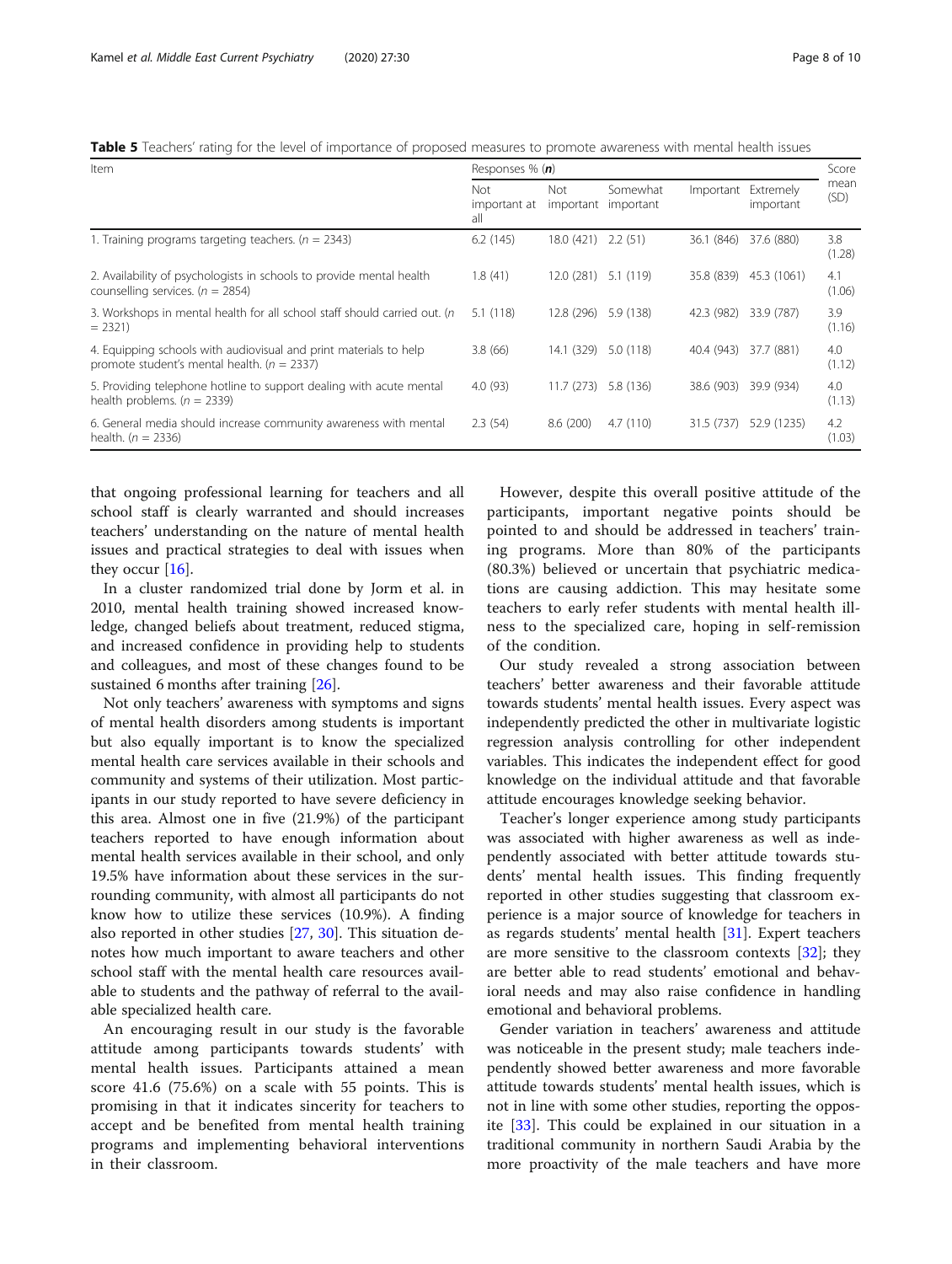access to training and other resources than female teachers do. Likewise, male teachers in the present study were exposed to higher number of students with mental health issues (OR 1.48; 95% CI 1.20–1.83;  $p < 0.001$ ), which give them more experience, better understanding, and more self-efficacy in dealing such cases [\[31\]](#page-9-0).

Teachers in private schools, independently, were more aware and have better attitude towards students with mental health issues compared to teachers in public schools. This may be explained by more suitable work conditions, less workload, and number of students in the classroom.

Of particular interest was identifying that teachers' academic discipline was independently affecting teachers' attitude towards students with mental health issues. Participants teaching natural sciences and mathematics were less likely to have favorable attitude towards students with mental health issues compared with participants teaching humanities and social disciplines; a finding also found in some reports [\[34\]](#page-9-0) and needs more exploration.

More than three quarter of the participant teachers in our study highly scored as important/extremely important all the six proposed measures to promote awareness with mental health issues in schools. These proposed measures included provision of training programs targeting teachers and other school staff, availability of psychologist in school, equipping schools with mental health promotion materials, availability of telephone hotline to support dealing with student's acute mental health problems, and enhancing community awareness with mental health through general media. It was not surprising that participant teachers ranked high the suggestion of availability of psychologist in school. This indicates that teachers are recognizing their deficient capacity to monitor mental health issues among their students and the intervention strategies to apply so that they are in need for expert staff to support them for efficiently practice their role.

#### Conclusion

The results of the study showed that despite the favorable attitude of teachers within the targeted population towards students with mental health issues, they reported having limited information about most aspects needed to for early detection, dealing with and referral for specialized mental health counselling available in their schools and community. Preservice and ongoing professional learning for teachers is crucially needed to increase teachers' understanding on the nature of mental health issues, enable them to early spot signs of mental illness, and assist in referring students to proper mental health professionals and close the gap between onset of symptoms and initiation of treatment.

#### Study limitation

Despite many strengths in our study, especially the large sample size and including schools of both gender, some limitations may be encountered. First, the entire sample was taken from Hail Governorate, which is mostly an urban population; therefore, findings of this study might not be generalized to other areas especially in rural setting. Second, aiming to assess participants' views regarding strategies might help to promote awareness with mental health issues in schools, participants, and rated six proposals in a closed list, therefore, restricted their chance to include some other suggestions may be of importance. Third, the study focused on teachers selfrating, which may not draw the actual conclusions about real interactions of teachers in their classroom. Lastly, we did not explore student's views as regards interactions with their teachers in classroom, in order to gain wider view about the situation of mental health issues in schools. This will be the scope in the future research. Despite these limitations, we think that the study gives insight about teachers' awareness and attitude towards mental health issues in schools; especially, there is no research covered this important area in Hail Region, Saudi Arabia.

#### Abbreviation

KSA: Kingdom of Saudi Arabia

#### Acknowledgements

We thank the Regional General Directorate of Education Affairs, Hail Region. Saudi Arabia, for giving permission to conduct the study, school directors for facilitation carrying out the study in their respected schools. All respect and thanks to schoolteachers who devoted their time to react and give their responses to complete the survey questionnaire. Special thanks to our study coordinators who managed the process of data collection.

#### Authors' contributions

AK contributed in study concepts, design, literature search, data analysis, manuscript preparation, editing, and review. HK contributed in study concepts, design, literature search, statistical analysis, and manuscript preparation. TM contributed in study concepts, literature search, and data acquisition. AS contributed in study concepts, literature search, and data acquisition. NA contributed in study concepts, literature search, and data acquisition. All authors have read and approved the manuscript.

#### Funding

The current study was not supported by any national or international institution or organization.

#### Availability of data and materials

The datasets used and analyzed during the current study are available from the corresponding author on reasonable request.

#### Ethics approval and consent to participate

The protocol of the study was reviewed and approved by the Research and Ethical Committee of the Psychiatric hospital in Hail Region, KSA (Committee's reference number: 1439-02-103). Research and Ethical Committee approved to obtain verbal informed consent from all participants as committee members considered participation, and replaying questionnaire from participants were a consent; also, anonymity and confidentiality of the responses were maintained and voluntary participation and the right to nonparticipation emphasized. A prior permission for the research proposal and data collection tool obtained from the local education authority in Hail Region and individually from each participated school in the survey.